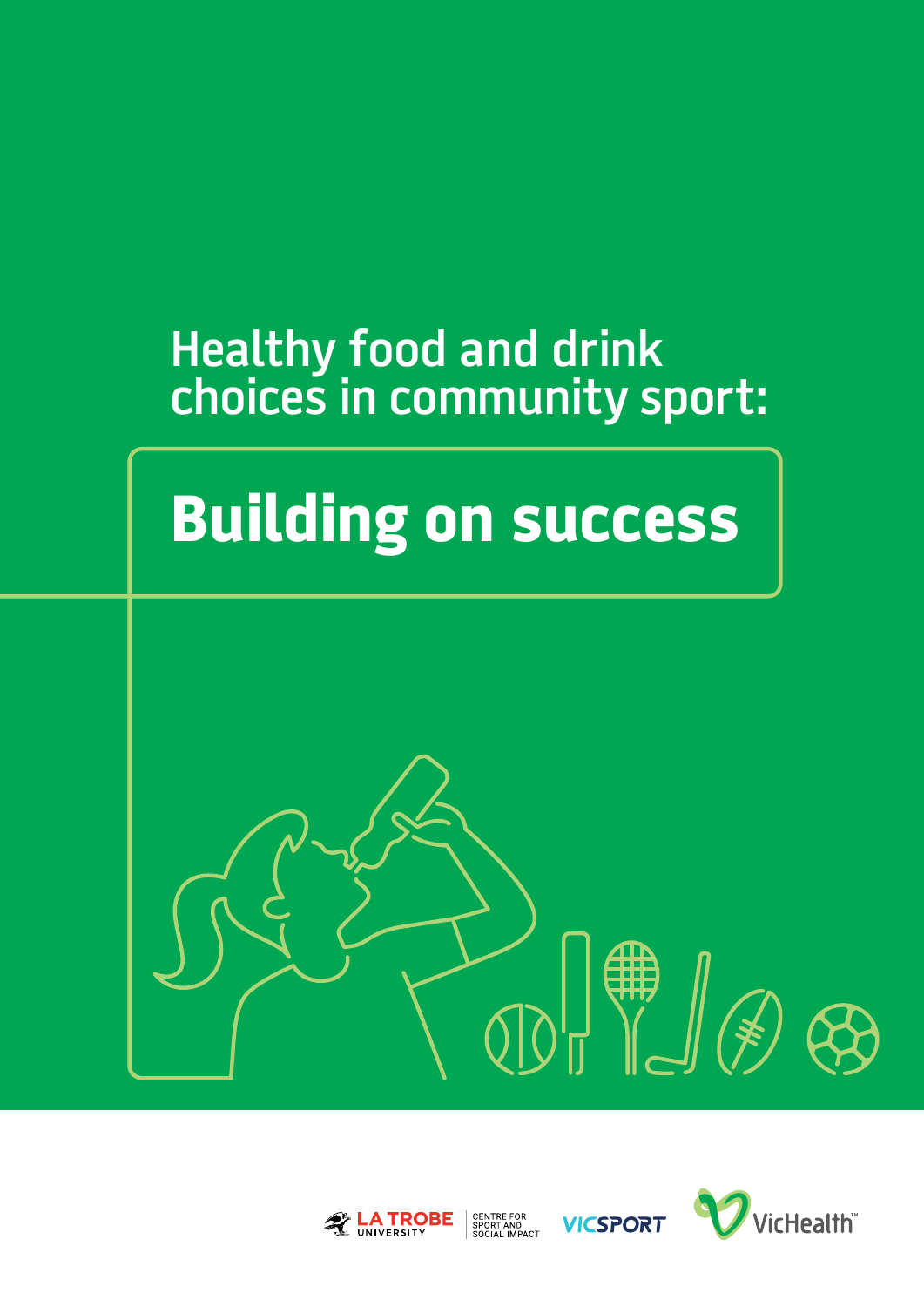## **Sports can help make healthy changes**

- Three in four people want access to healthier food and drinks in Victorian sporting venues.<sup>1</sup>
- Unhealthy food and drinks are heavily promoted and readily available including where we play and watch sport.
- Sports can lead by example to promote healthy lifestyles and provide the healthier food and drinks people want to buy.
- Making small changes in your sports venue or club can influence healthier lifestyles without jeopardising your profits.

## **Making the healthy choice the easy choice in sporting environments**

VicHealth aims to encourage more Victorians to participate in sport, to enjoy the physical, mental, social and other benefits that sport can offer. An important part of this is to ensure healthier food and drink choices are provided in sporting environments.

Sporting organisations are in the ideal position to lead by example in promoting healthier lifestyles and supporting the connection between sport and healthy food and drink choices to their players, volunteers, spectators and patrons.

From 2015 to 2017, VicHealth supported a range of local governments, sports clubs, associations and sport and recreation facilities to make healthy food and/or drink choices the easy choice within their sports venues. This report summarises some of the evaluation results from three of these programs:2

- 1. VicHealth's Regional Sport Program partnered with the nine Regional Sports Assemblies (RSAs) to support 84 regional Victorian sporting clubs, leagues and facilities, such as Gippsland Regional Sports Complex, to strengthen policies and practices making water the beverage of choice.
- 2. VicHealth's State Sport Program partnered with five State Sporting Associations (SSAs), including Basketball Victoria and AFL Victoria, to strengthen policies and practices encouraging healthy food and drink choices through sport.
- 3. VicHealth's Water Initiative partnered with six State Sporting Associations and four local governments, including Shepparton City Council, to support implementation of simple changes in sporting venue canteens and retail outlets to increase the supply, access and promotion of water as the drink of choice within sporting venues.

## **Why should your organisation offer healthier choices?**

By offering healthy food and drink choices in places where sport is enjoyed, sport organisations can create an environment that supports the health and wellbeing of their communities. Not only is this good for everyone, but we know this is what people want, with three in four people wanting access to healthier food and drink options in Victorian sporting venues $^1$ .

In addition, VicHealth programs' evaluation results indicate that making changes in sport settings, such as decreasing the availability of sugary drinks and promoting the sale of water and healthier drinks, can shift consumption to healthier options without jeopardising profits.

## **Government guidelines on Healthy Choices**

The Victorian Government has developed *Healthy Choices*, a set of policy guidelines to improve the supply and promotion of healthier foods and drinks in hospitals and health services, workplaces, sport and recreation centres, and parks.

The guidelines are supported by a traffic light system for classifying foods and drinks into:



- **• Green** best choice (e.g. water)
- **• Amber** choose carefully (e.g. diet beverages)
- **Red** limit or avoid (e.g. sports drinks and soft drinks).

For more information, download *Healthy choices: food and drink guidelines*: [http://heas.health.vic.gov.au/healthy-choices/](http://heas.health.vic.gov.au/healthy-choices/guidelines) [guidelines](http://heas.health.vic.gov.au/healthy-choices/guidelines)

<sup>1.</sup> The [2016 Community Attitudes Survey u](https://www.vichealth.vic.gov.au/media-and-resources/publications/community-attitudes-survey-healthy-sporting-environments)ndertaken by VicHealth showed that 75 per cent agreed healthier options should be easier to access and promoted more than unhealthy options within Victorian community sporting clubs, sports and recreation facilities, and sport stadiums.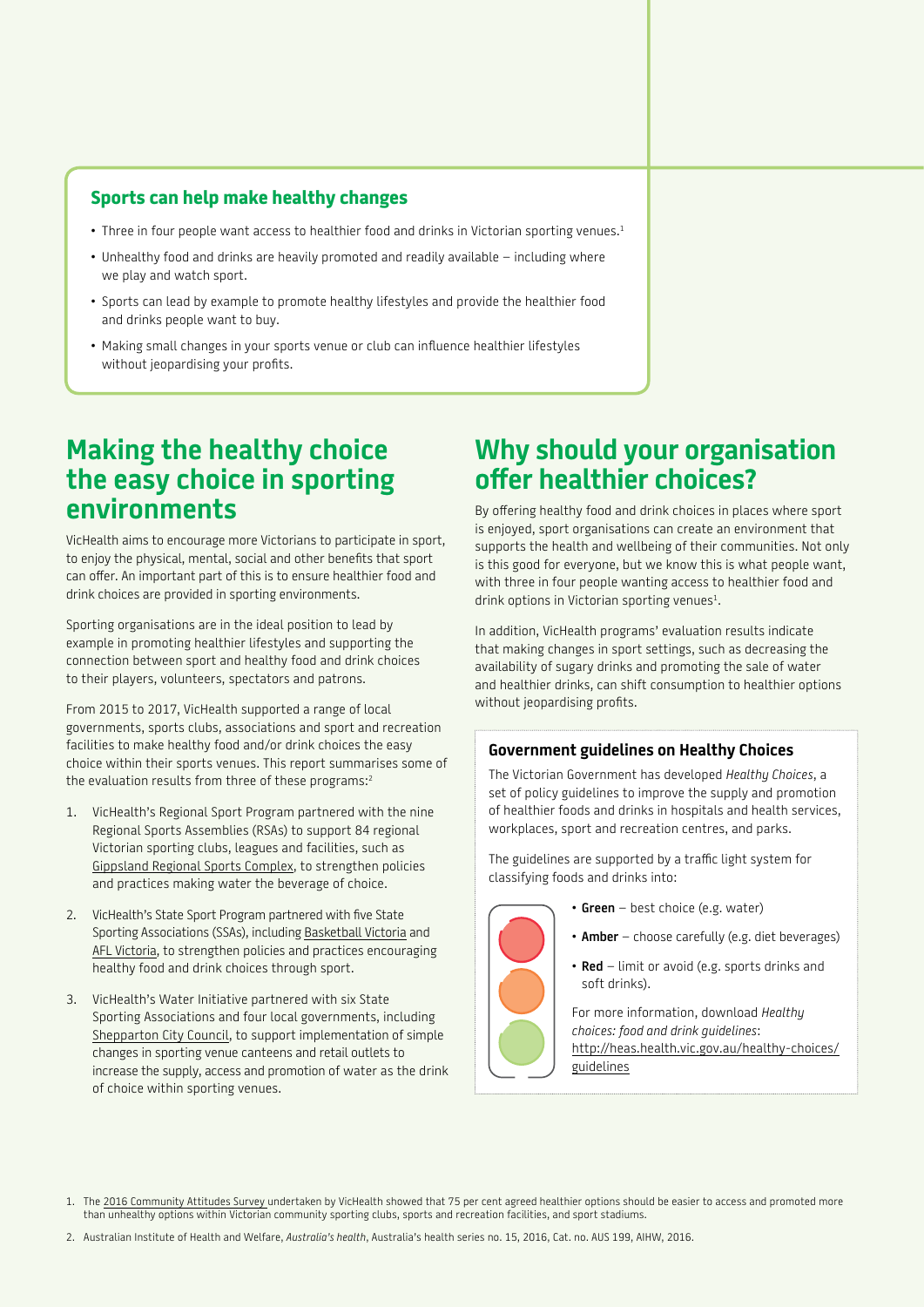## **What we trialled?**

Introducing changes that make the healthier choice the easier choice in sport settings can start with a small change such as introducing a nudge to influence what people are choosing to purchase or consume. What's a nudge you might ask?

A 'nudge' is a small change that alters people's behaviour without forbidding any options. For example, displaying water for sale at eye level within a canteen and limiting the promotion of sugar sweetened beverages (SSBs) or sugary drinks by putting them out of sight, such as under a counter, is a nudge, whereas banning SSBs from a canteen or a venue completely is not considered a nudge.

During 2016 and 2017, over 80 nudge trials were carried out by sports organisations across the three VicHealth programs, which were evaluated by La Trobe University's Centre for Sport and Social Impact.

These nudges are a significant first step towards implementing the broader Victorian Government's *Healthy Choices* policy guidelines (see above).

## **Canteen nudges**

Canteen nudges trialed to promote water as the drink of choice included:

- **Red drinks off display** red drinks hidden behind fridge decals or posters on one side of a double fridge or put in the lower half of a single fridge with no promotion of red drinks, e.g. on menu boards
- **Limit red drinks** less than 20 per cent of the fridge is stocked with red drinks, while green drinks are displayed at eye level
- **Meal deal** promotional offer of water combined with a healthy food choice at a reduced price
- **Water the cheapest option** drinks are graded to make water the cheapest and sugary (red) drinks the most expensive, which is indicated with a visible list of prices.

## **Educational nudges**

Educational strategies that aligned with the aims of improving hydration and nutrition practices were adopted by some SSAs under the State Sport Program, in different ways. Examples of these nudges included:

- nutrition education provided in coach training
- healthier snack provision and nutrition education in junior programs
- healthy canteen 'pop-up' display at a sport facility manager's conference.

## **What we learned**

## **Successful nudges**

**'Red drinks off display' was found to be the most successful nudge** in terms of changing purchase behaviour (from sugary drinks to water) and was also the easiest to implement. This nudge was found to work best when there is a double fridge, with water on one side of the fridge and the other side of the fridge having a decal or poster on the fridge door to cover red drinks. For single fridges, red drinks should be placed down on the bottom of the fridge and covered, however it works best if the drinks are in a different out-of-sight location, such as under a counter to avoid customers seeing red drinks when the fridge door is opened.



\*Red drinks to be covered using a poster or fridge decal.

Single and double fridge planogram examples of 'red drinks off display' for fridges located behind the counter.

For more information about how to implement this nudge go to www.vichealth.vic.gov.au/easychoice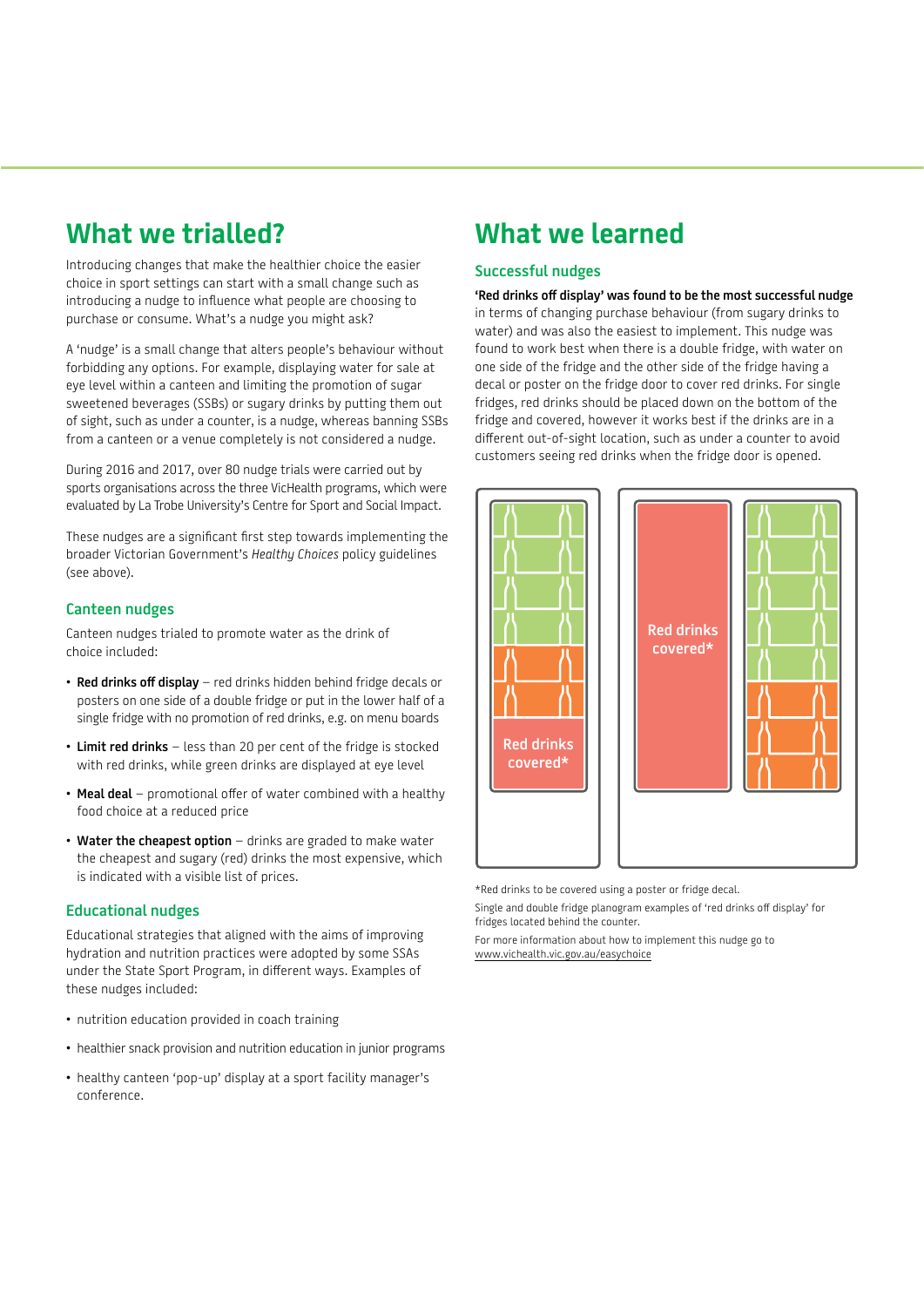**'Limit red drinks' was found to be successful** when implemented correctly as per the *Healthy Choices* guidelines (at least 50 per cent of the drinks available are green, and no more than 20 per cent are red). The ability to use amber drinks to create variety in fridge layouts was considered a good way to reduce red drinks. Understanding and adhering to the traffic light system and categorisation were essential to ensure this nudge's success. A drinks planogram can be used to guide staff when stocking fridges to ensure fridge layout and percentage of red, green and amber products are kept consistent with the guidelines.



Single and double fridge planogram examples of 'limit red drinks' for fridges located behind the counter.

For more information about how to implement this nudge go to www.vichealth.vic.gov.au/easychoice

**Educational nudges appear to have been most effective when a large number of people were exposed** to the nudge in a manner that has a direct impact or relevance for those involved. For example, high numbers of children participating in a junior program or targeting a display canteen to facility managers who could most influence change. Educational nudges were also most successful when their nudge aligned with the strengths and existing delivery channels of the organisation, in addition to its needs and to the strengths of personnel, such as including nutrition education in coach training programs.

## **Unsuccessful nudges**

## **'Water the cheapest option' was more difficult to implement**,

mainly due to a lack of knowledge around pricing and profit margins. Weather temperature and, to a lesser extent, product loyalty were found to be more significant drivers of purchase behaviour than price. Additionally, this nudge had the potential to have unintended consequences of increasing the profit margins of red items (e.g. prices of green items are reduced, while red item prices remain higher or increase in price), potentially making venues more dependent on the sale of these items.

There was **no evidence of success with the 'meal deal'** when water was paired with the trialed green food items (for example with fruit, yoghurt and salads). In addition, it was found to have unintended consequences when water was paired with red food items, because this increased the purchase of these unhealthy food items (which was not the intention of the nudges, but an example of how trials don't always work and how real-life application can be flawed).

There were **varying levels of success among the trials** due to differences in policies, communication, education, processes and evaluation. However, the good news is that a well-implemented nudge can lead to healthier choices with no impact on profits.

## **Evaluation recommendations**

- Use nudges that work (e.g. red drinks off display or limit red drinks in canteen fridges) or design an educational nudge that matches the strength and needs of your organisation.
- Follow the *Healthy Choices* guidelines to classify food and drink into red, amber and green correctly.
- Appoint key influencers as champions of the nudge (e.g. coaches, parents, canteen managers, administrators) and articulate a clear rationale for change, working in partnership to effect the desired change.
- Start small and build on changes over time, evaluate how the changes have impacted your organisation and people's behaviour (e.g. retail profits, healthy food and drink purchasing, resources required, acceptability among the community), adapt where required (i.e. change something that's not working or take on an extra change where you are happy with the progress) and continue.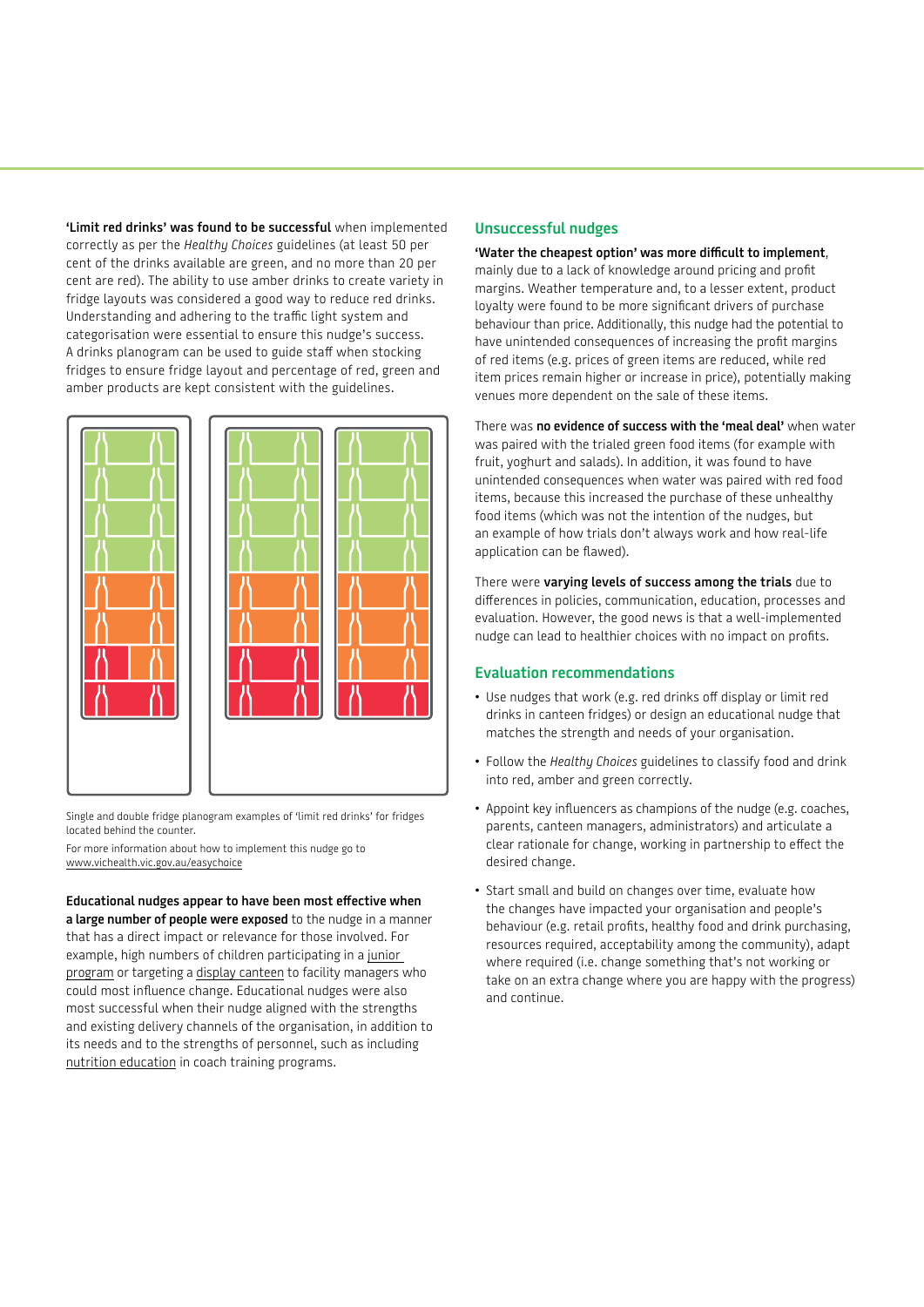## **Perceived barriers to change**

## **But we'll lose canteen revenue**

Successful canteen nudge trials implemented using the [Victorian Government's Healthy Choices guidelines](https://www2.health.vic.gov.au/public-health/preventive-health/nutrition/healthy-choices-for-retail-outlets-vending-machines-catering) reported that canteen revenue remained the same or increased.

## **"**

**We were concerned that sales would drop in our canteen as that is an important source of income for us, but we have seen very little change."**

**– Liz Coles, Secretary, Geelong Central Netball Association**

## **But it'll be difficult to make the changes**

What's difficult about putting some posters on one side of the fridge to cover 'red' drinks and making water the obvious choice on the other side of the fridge? The report showed that the 'red' drinks off display nudge was the easiest to implement and the most successful.

#### **"**

**Simply reducing the amount of sugary drinks displayed, or removing them from display altogether… can increase the sale of healthier alternatives without impacting revenue."**

**– Ryan Evans, GippSport Program Coordinator**

## **But people will just bring their own unhealthy food**

In its 2014 'Soft Drink Free Summer' campaign across kiosks, cafes and catering services attached to 70 of its aquatic and recreation centres, YMCA Victoria found that despite decreasing the availability of red drinks, people did not bring their own from home. In fact, there was no change in drinks sales, with people purchasing green and amber items instead.

## **"**

**Exit survey data showed that customers have not responded to the healthier food provision by bringing their own 'red' food and drinks from home."** 

**– YMCA Soft Drink Free Summer campaign**

## **But players need energy for sport and children need a treat**

## $^{\circ}$

**We have a duty of care to look after these kids and hope we are setting a good example for them to follow. They don't need sugary drinks to succeed in their chosen sport."**

**– Liz Coles, Secretary, Geelong Central Netball Association** Water is the drink of choice for health and sports performance benefits, especially for [juniors.](https://www.vichealth.vic.gov.au/search/water-in-junior-sport)

## **But it's not my responsibility to tell people what to eat**

**"** 

**We have had nothing but praise from our patrons/parents. They think it is wonderful we are supporting the health and wellbeing of our community. Parents are happier that less healthy options are no longer on display, which makes it easier for kids to choose healthy options".**

**– Meg Smith, Café Coordinator, Ballarat Aquatic and Lifestyle Centre.**

## **However ...**

Encouraging Australians to make healthy food and drink choices is vital, with some of the major causes of poor health among Australians being related to unhealthy diets<sup>3</sup>.

Only 5 per cent of adults and children are eating the recommended daily amount of fruit and vegetables<sup>4,5,6</sup>.

SSBs such as soft drinks and sports drinks, are the largest source of sugar in the Australian diet (ABS 2016) and 47 per cent of children consume them daily (Cancer Council 2017).

Saying no to consuming sugary drinks and unhealthy food is not just down to individual choice and willpower. Unhealthy food and drinks are often cheaper and more convenient, and they are heavily promoted in many places, including sports clubs and venues.

3. Australian Institute of Health and Welfare, Australia's health, Australia's health series no. 15, 2016, Cat. no. AUS 199, AIHW, 2016.

4. Australian Institute of Health and Welfare, Australia's food and nutrition 2012, cat. no. PHE 163. AIHW, Canberra, 2012.

5. Rangan, AM, Randall, D, Hector, DJ, Gill, TP & Webb, KL 2008, 'Consumption of "extra" foods by Australian children: types, quantities and contribution to energy and nutrient intakes', European Journal of Clinical Nutrition, vol. 62, no. 3, pp. 356–364.

6. Department of Health and Human Services, Victorian Population Health Survey 2015: Selected survey findings, Melbourne. 2017, p. 49.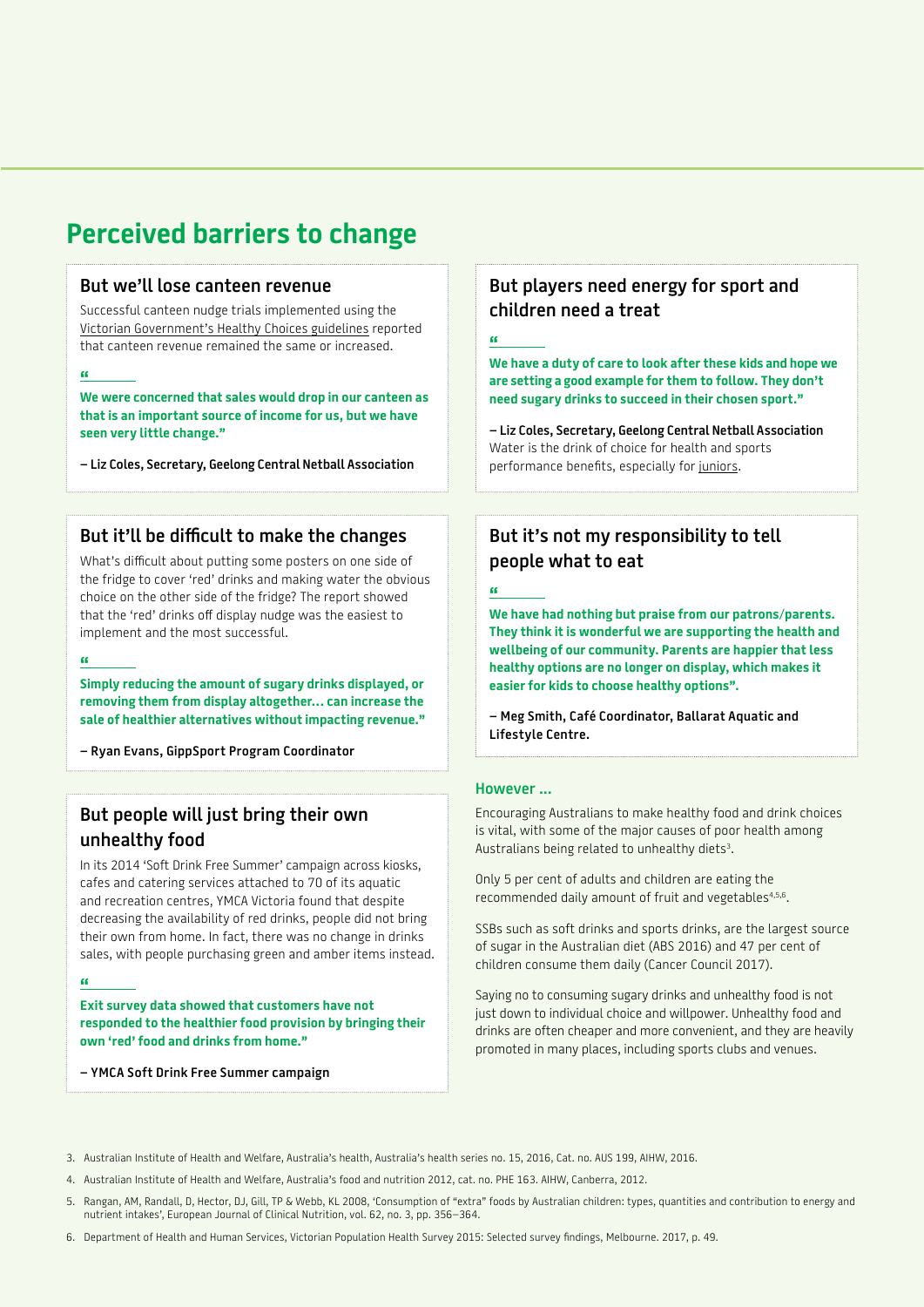## **Here's some great examples of successful nudges**

## **Red drinks off display/water drink of choice case studies**

Small sports club Geelong Central Netball Club took all 'red' drinks off display so that only water was visible in the fridge. A range of healthier food options were also introduced into the canteen. The changes were embraced very quickly and the vast majority of children now buy just water, with some asking for the new milk or organic juice products. The change made no significant difference to the canteen revenue and feedback from parents has been very positive.

## [Geelong Central Netball club](https://www.vichealth.vic.gov.au/-/media/ResourceCentre/PublicationsandResources/healthy-eating/Healthy-Choice/Geelong-Central-Netball-Association-case-study.pdf)

Medium-size sports venue Gippsland Regional Sports Complex displayed water and 100 per cent juice on one side of a two-door fridge while sugar sweetened beverages were kept in the other side hidden behind GippSport posters promoting the consumption of water. The nudge was very successful: sales of 'green' drinks increased whilst sales of 'amber' drinks reduced without impacting revenue.

#### [Gippsland regional case](https://www.vichealth.vic.gov.au/-/media/ResourceCentre/PublicationsandResources/healthy-eating/Healthy-Choice/Gippsland-Regional-Sport-Complex-case-study.pdf)

Large sports venue Ballarat Aquatic and Lifestyle Centre removed all red drink items from display and food items were labelled as red, amber or green. The results were incredibly positive: sales revenue increased, water sales increased, more people were observed eating in the café and there were only a few requests for red drinks not available in the fridge.

[Ballarat Aquatic case study](https://www.vichealth.vic.gov.au/-/media/ResourceCentre/PublicationsandResources/healthy-eating/Healthy-Choice/Ballarat-Aquatic-and-Lifestyle-Centre-case-study.pdf)

## **Limit red drinks/water drink of choice case studies:**

Greater Shepparton City Council have increased the consumption of water at their KidsTown venue with a successful nudge campaign, which involved reorganising fridges to take majority of red drinks off display.

[www.youtube.com/watch?v=Nc\\_2X89fRgQ&feature=youtu.be](https://www.youtube.com/watch?v=Nc_2X89fRgQ&feature=youtu.be)

## **Removing red drinks entirely**

While not considered a nudge as such, Football Federation Victoria worked with Glen Eira Football Club to remove 'red' drinks from sale. During the trial period the club canteen sold only green and amber items: water, tea, coffee, hot chocolate and Diet Pepsi. Profits increased due to the sales of hot chocolate, which make a higher profit per sale than red drinks. This strategy was successful in reducing red drink sales and increasing healthier drinks without impacting on revenue.

## [www.vichealth.vic.gov.au/media-and-resources/publications/](https://www.vichealth.vic.gov.au/media-and-resources/publications/healthy-choice-food) [healthy-choice-food](https://www.vichealth.vic.gov.au/media-and-resources/publications/healthy-choice-food)

## **Educational nudges:**

This type of nudge plays to your organisation's strengths, by implementing changes that use existing programs and key influencers.

AFL Victoria delivered a nutrition module at ten Junior Level One Coach Education courses, attended by a total of 415 coaches. The course was designed to increase understanding of the nutrition requirements of junior footballers, and increase confidence among coaches who advise young footballers on best nutrition practices. This was backed up by simple messaging, fact sheets, two videos and newsletters.

#### [www.vichealth.vic.gov.au/media-and-resources/publications/](https://www.vichealth.vic.gov.au/media-and-resources/publications/healthy-choice-food) [healthy-choice-food](https://www.vichealth.vic.gov.au/media-and-resources/publications/healthy-choice-food)

Netball Victoria introduced the provision of healthy snacks at the beginning of five NetSetGo programs in Victoria. The initiative was a great success because young players were educated about the reasons for healthy snacks and parents no longer needed to supply a snack, which was often a 'red' item due to lack of time between school pick up and netball drop off.

#### [www.youtube.com/watch?v=umf3xpPKIV8&feature=youtu.be](https://www.youtube.com/watch?v=umf3xpPKIV8&feature=youtu.be)

Basketball Victoria set up a showcase of healthy products at the Basketball Managers' Trade and Convention Show in a 'model' canteen fitted out with typical shelves and fridges. Four associations expressed interest in running their own canteen nudge project, resulting in two VicHealth State Sport Program supported nudge projects implemented by two basketball associations .

[Basketball vic case study](https://www.vichealth.vic.gov.au/-/media/ResourceCentre/PublicationsandResources/healthy-eating/Healthy-Choice/Basketball-Victoria-case-study.pdf)